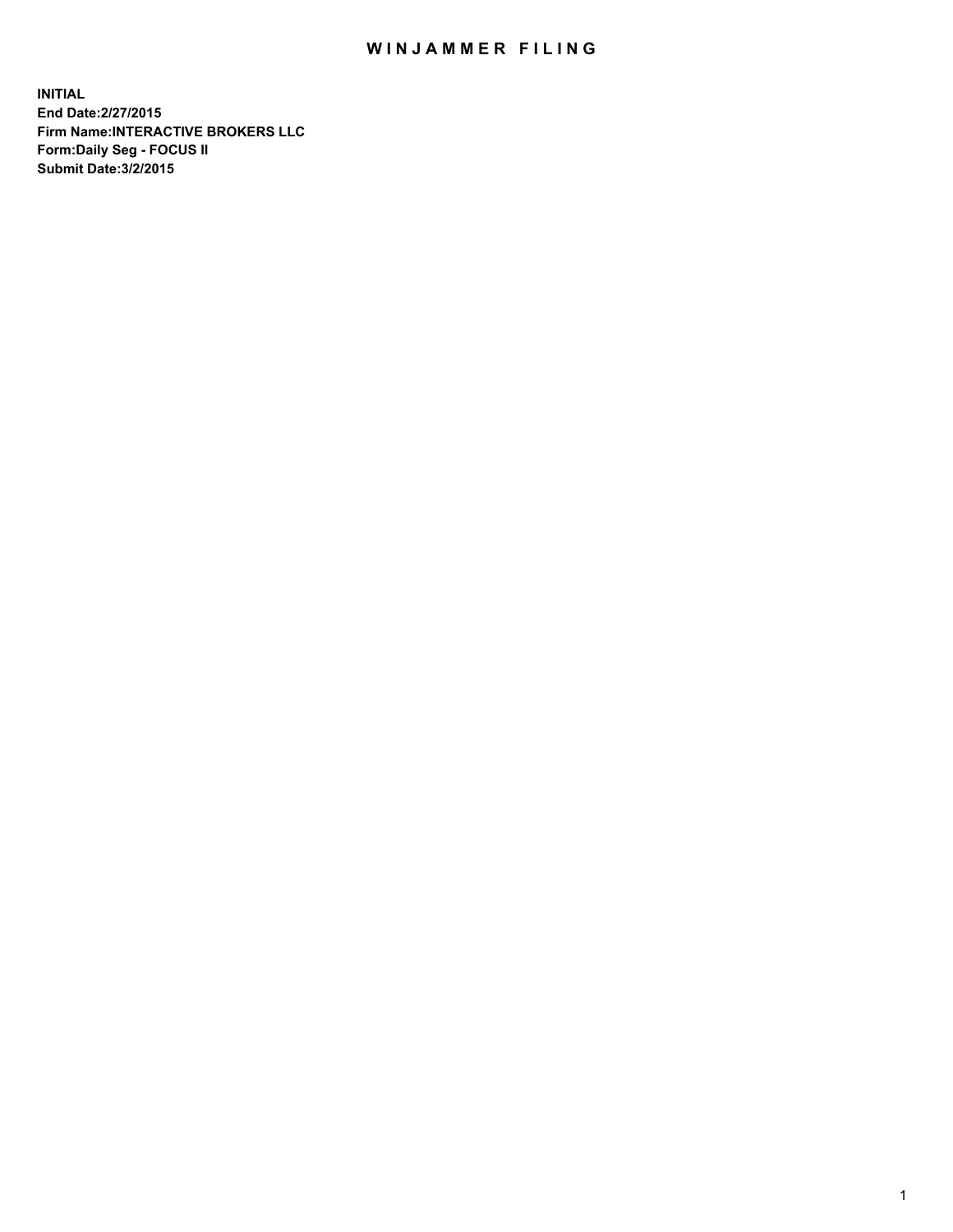## **INITIAL End Date:2/27/2015 Firm Name:INTERACTIVE BROKERS LLC Form:Daily Seg - FOCUS II Submit Date:3/2/2015 Daily Segregation - Cover Page**

| Name of Company<br><b>Contact Name</b><br><b>Contact Phone Number</b><br><b>Contact Email Address</b>                                                                                                                                                                                                                          | <b>INTERACTIVE BROKERS LLC</b><br><b>Michael Ellman</b><br>203-422-8926<br>mellman@interactivebrokers.co<br>m |
|--------------------------------------------------------------------------------------------------------------------------------------------------------------------------------------------------------------------------------------------------------------------------------------------------------------------------------|---------------------------------------------------------------------------------------------------------------|
| FCM's Customer Segregated Funds Residual Interest Target (choose one):<br>a. Minimum dollar amount: ; or<br>b. Minimum percentage of customer segregated funds required:% ; or<br>c. Dollar amount range between: and; or<br>d. Percentage range of customer segregated funds required between:% and%.                         | $\overline{\mathbf{0}}$<br>0<br>155,000,000 245,000,000<br>00                                                 |
| FCM's Customer Secured Amount Funds Residual Interest Target (choose one):<br>a. Minimum dollar amount: ; or<br>b. Minimum percentage of customer secured funds required:% ; or<br>c. Dollar amount range between: and; or<br>d. Percentage range of customer secured funds required between:% and%.                           | $\overline{\mathbf{0}}$<br>0<br>80,000,000 120,000,000<br>0 <sub>0</sub>                                      |
| FCM's Cleared Swaps Customer Collateral Residual Interest Target (choose one):<br>a. Minimum dollar amount: ; or<br>b. Minimum percentage of cleared swaps customer collateral required:% ; or<br>c. Dollar amount range between: and; or<br>d. Percentage range of cleared swaps customer collateral required between:% and%. | $\overline{\mathbf{0}}$<br><u>0</u><br>0 <sub>0</sub><br>0 <sub>0</sub>                                       |
| Current ANC:on<br><b>Broker Dealer Minimum</b><br>Debit/Deficit - CustomersCurrent AmountGross Amount<br>Domestic Debit/Deficit<br>Foreign Debit/Deficit                                                                                                                                                                       | 2,369,925,813 27-FEB-2015<br>267,145,039<br>3,528,948<br><u>7,285,5050</u>                                    |
| Debit/Deficit - Non CustomersCurrent AmountGross Amount<br>Domestic Debit/Deficit<br>Foreign Debit/Deficit<br>Proprietary Profit/Loss<br>Domestic Profit/Loss<br>Foreign Profit/Loss                                                                                                                                           | 0 <sub>0</sub><br>0 <sub>0</sub><br>$\overline{\mathbf{0}}$<br>$\overline{\mathbf{0}}$                        |
| Proprietary Open Trade Equity<br>Domestic OTE<br>Foreign OTE<br><b>SPAN</b><br><b>Customer SPAN Calculation</b>                                                                                                                                                                                                                | 44,698,218<br><u>0</u><br>1,209,217,992                                                                       |
| Non-Customer SPAN Calcualation<br><b>Proprietary Capital Charges</b><br>Minimum Dollar Amount Requirement<br>Other NFA Dollar Amount Requirement                                                                                                                                                                               | 20,213,539<br>9,736,223<br>20,000,000 [7465]<br>21,897,280 [7475]                                             |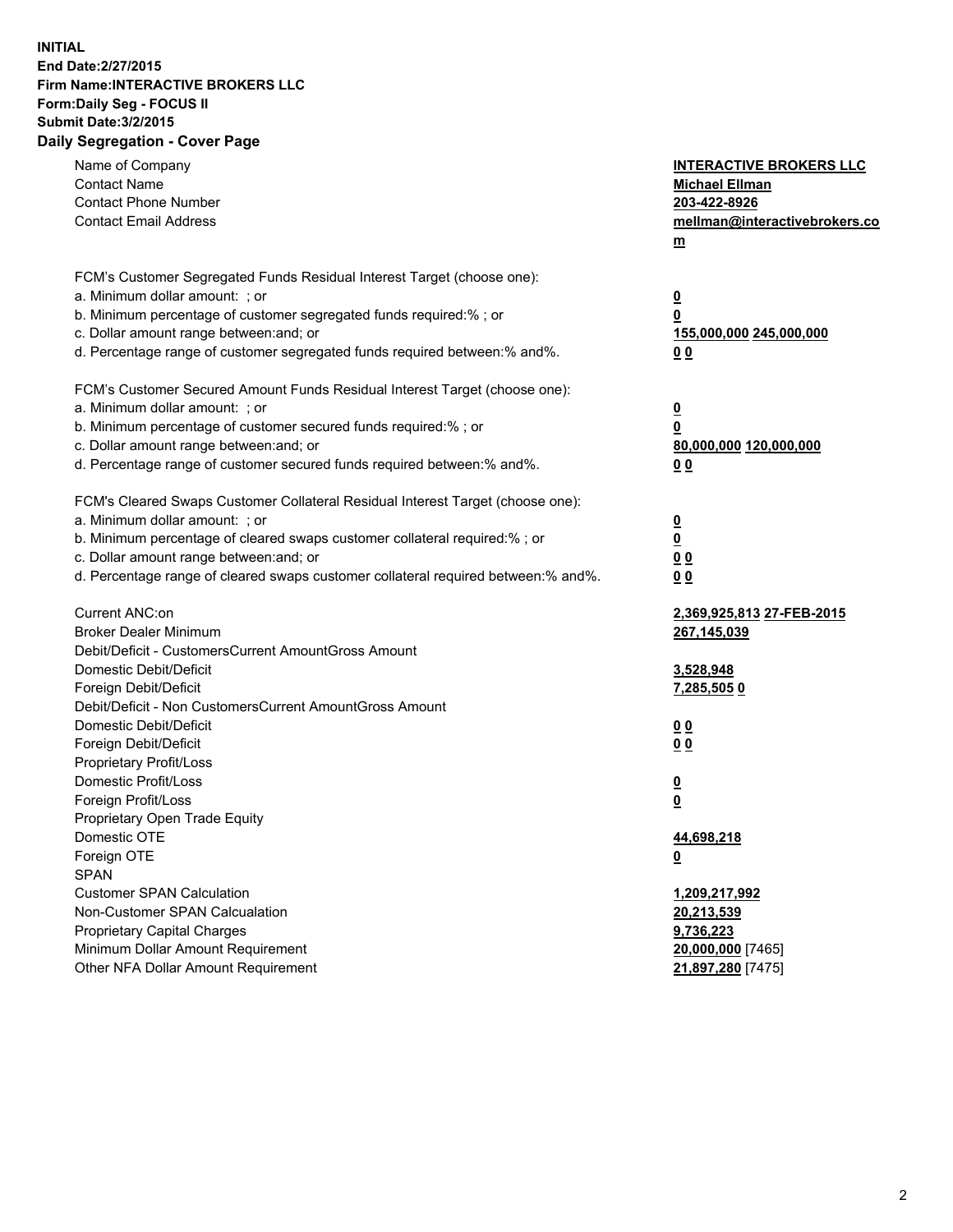## **INITIAL End Date:2/27/2015 Firm Name:INTERACTIVE BROKERS LLC Form:Daily Seg - FOCUS II Submit Date:3/2/2015 Daily Segregation - Secured Amounts**

|     | Foreign Futures and Foreign Options Secured Amounts                                         |                                                 |
|-----|---------------------------------------------------------------------------------------------|-------------------------------------------------|
|     | Amount required to be set aside pursuant to law, rule or regulation of a foreign            | $0$ [7305]                                      |
|     | government or a rule of a self-regulatory organization authorized thereunder                |                                                 |
| 1.  | Net ledger balance - Foreign Futures and Foreign Option Trading - All Customers             |                                                 |
|     | A. Cash                                                                                     | 388,470,647 [7315]                              |
|     | B. Securities (at market)                                                                   | $0$ [7317]                                      |
| 2.  | Net unrealized profit (loss) in open futures contracts traded on a foreign board of trade   | 29,446,182 [7325]                               |
| 3.  | Exchange traded options                                                                     |                                                 |
|     | a. Market value of open option contracts purchased on a foreign board of trade              | 32,603 [7335]                                   |
|     | b. Market value of open contracts granted (sold) on a foreign board of trade                | -48,920 [7337]                                  |
| 4.  | Net equity (deficit) (add lines 1. 2. and 3.)                                               | 417,900,512 [7345]                              |
| 5.  | Account liquidating to a deficit and account with a debit balances - gross amount           | 7,285,505 [7351]                                |
|     |                                                                                             |                                                 |
| 6.  | Less: amount offset by customer owned securities                                            | 0 <sup>[7352]</sup> 7,285,505 <sup>[7354]</sup> |
|     | Amount required to be set aside as the secured amount - Net Liquidating Equity              | 425,186,017 [7355]                              |
|     | Method (add lines 4 and 5)                                                                  |                                                 |
| 7.  | Greater of amount required to be set aside pursuant to foreign jurisdiction (above) or line | 425,186,017 [7360]                              |
|     | 6.                                                                                          |                                                 |
|     | FUNDS DEPOSITED IN SEPARATE REGULATION 30.7 ACCOUNTS                                        |                                                 |
| 1.  | Cash in banks                                                                               |                                                 |
|     | A. Banks located in the United States                                                       | 407,615,657 [7500]                              |
|     | B. Other banks qualified under Regulation 30.7                                              | 0 [7520] 407,615,657 [7530]                     |
| 2.  | Securities                                                                                  |                                                 |
|     | A. In safekeeping with banks located in the United States                                   | $Q$ [7540]                                      |
|     | B. In safekeeping with other banks qualified under Regulation 30.7                          | 0 [7560] 0 [7570]                               |
| 3.  | Equities with registered futures commission merchants                                       |                                                 |
|     | A. Cash                                                                                     | $0$ [7580]                                      |
|     | <b>B.</b> Securities                                                                        | $0$ [7590]                                      |
|     | C. Unrealized gain (loss) on open futures contracts                                         | $0$ [7600]                                      |
|     | D. Value of long option contracts                                                           | $0$ [7610]                                      |
|     | E. Value of short option contracts                                                          | 0 [7615] 0 [7620]                               |
| 4.  | Amounts held by clearing organizations of foreign boards of trade                           |                                                 |
|     | A. Cash                                                                                     | $Q$ [7640]                                      |
|     | <b>B.</b> Securities                                                                        | $0$ [7650]                                      |
|     | C. Amount due to (from) clearing organization - daily variation                             | $0$ [7660]                                      |
|     | D. Value of long option contracts                                                           | $0$ [7670]                                      |
|     | E. Value of short option contracts                                                          | 0 [7675] 0 [7680]                               |
| 5.  | Amounts held by members of foreign boards of trade                                          |                                                 |
|     | A. Cash                                                                                     | 106,237,331 [7700]                              |
|     | <b>B.</b> Securities                                                                        | $0$ [7710]                                      |
|     | C. Unrealized gain (loss) on open futures contracts                                         | 9,702,412 [7720]                                |
|     | D. Value of long option contracts                                                           | 32,603 [7730]                                   |
|     | E. Value of short option contracts                                                          | <u>-48,920</u> [7735] <u>115,923,426</u> [7740] |
| 6.  | Amounts with other depositories designated by a foreign board of trade                      | $0$ [7760]                                      |
| 7.  | Segregated funds on hand                                                                    | $0$ [7765]                                      |
| 8.  | Total funds in separate section 30.7 accounts                                               | 523,539,083 [7770]                              |
| 9.  | Excess (deficiency) Set Aside for Secured Amount (subtract line 7 Secured Statement         | 98,353,066 [7380]                               |
|     | Page 1 from Line 8)                                                                         |                                                 |
| 10. | Management Target Amount for Excess funds in separate section 30.7 accounts                 | 80,000,000 [7780]                               |
| 11. | Excess (deficiency) funds in separate 30.7 accounts over (under) Management Target          | 18,353,066 [7785]                               |
|     |                                                                                             |                                                 |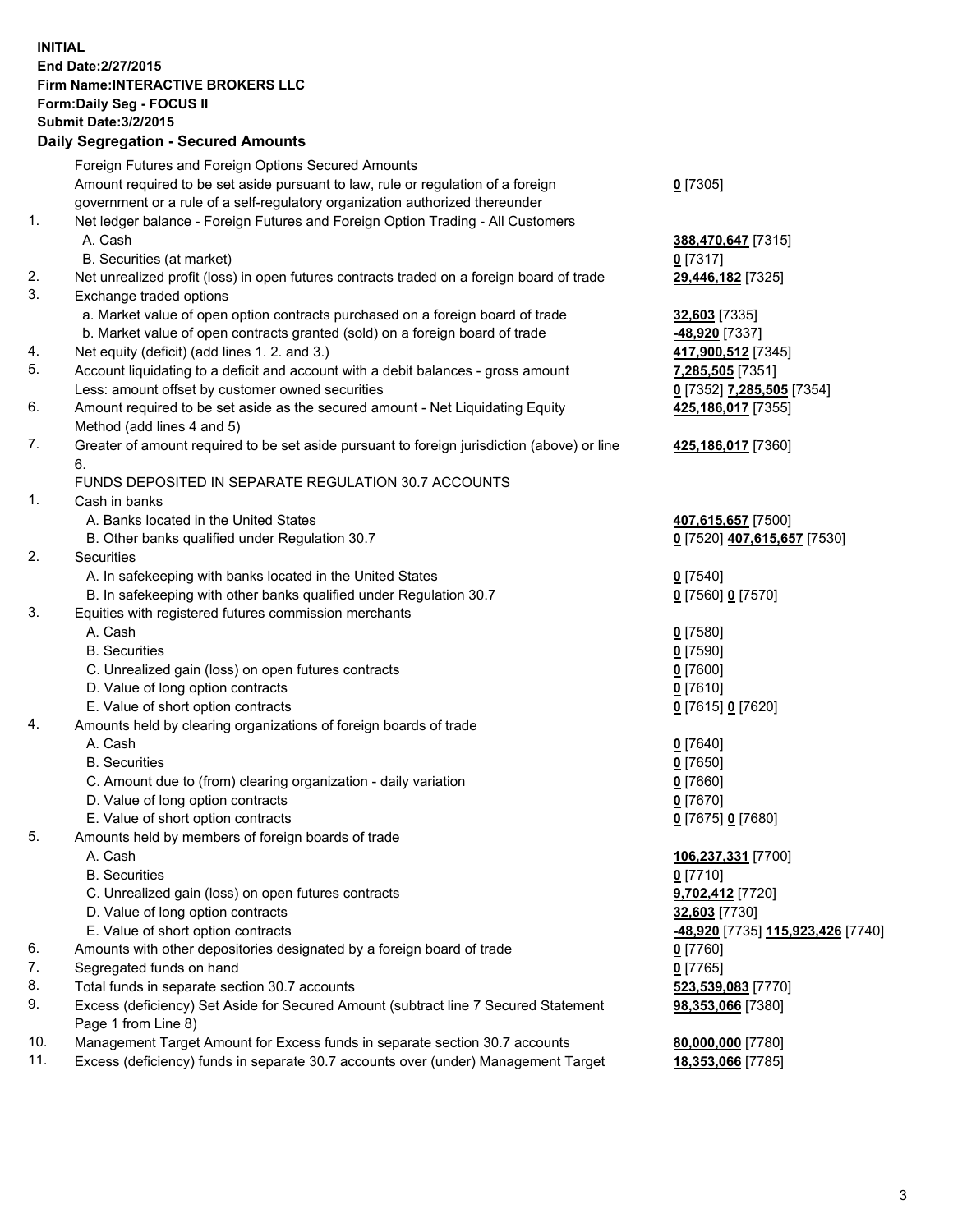**INITIAL End Date:2/27/2015 Firm Name:INTERACTIVE BROKERS LLC Form:Daily Seg - FOCUS II Submit Date:3/2/2015 Daily Segregation - Segregation Statement** SEGREGATION REQUIREMENTS(Section 4d(2) of the CEAct) 1. Net ledger balance A. Cash **2,591,254,491** [7010] B. Securities (at market) **0** [7020] 2. Net unrealized profit (loss) in open futures contracts traded on a contract market **-32,911,297** [7030] 3. Exchange traded options A. Add market value of open option contracts purchased on a contract market **101,954,321** [7032] B. Deduct market value of open option contracts granted (sold) on a contract market **-165,483,599** [7033] 4. Net equity (deficit) (add lines 1, 2 and 3) **2,494,813,916** [7040] 5. Accounts liquidating to a deficit and accounts with debit balances - gross amount **3,528,948** [7045] Less: amount offset by customer securities **0** [7047] **3,528,948** [7050] 6. Amount required to be segregated (add lines 4 and 5) **2,498,342,864** [7060] FUNDS IN SEGREGATED ACCOUNTS 7. Deposited in segregated funds bank accounts A. Cash **411,814,996** [7070] B. Securities representing investments of customers' funds (at market) **1,313,230,394** [7080] C. Securities held for particular customers or option customers in lieu of cash (at market) **0** [7090] 8. Margins on deposit with derivatives clearing organizations of contract markets A. Cash **23,569,261** [7100] B. Securities representing investments of customers' funds (at market) **104,320,919** [7110] C. Securities held for particular customers or option customers in lieu of cash (at market) **0** [7120] 9. Net settlement from (to) derivatives clearing organizations of contract markets **2,053,067** [7130] 10. Exchange traded options A. Value of open long option contracts **1,654,260** [7132] B. Value of open short option contracts **-13,970,656** [7133] 11. Net equities with other FCMs A. Net liquidating equity **-30,496,668** [7140] B. Securities representing investments of customers' funds (at market) **903,167,832** [7160] C. Securities held for particular customers or option customers in lieu of cash (at market) **0** [7170] 12. Segregated funds on hand **0** [7150] 13. Total amount in segregation (add lines 7 through 12) **2,715,343,405** [7180] 14. Excess (deficiency) funds in segregation (subtract line 6 from line 13) **217,000,541** [7190] 15. Management Target Amount for Excess funds in segregation **155,000,000** [7194]

16. Excess (deficiency) funds in segregation over (under) Management Target Amount Excess

**62,000,541** [7198]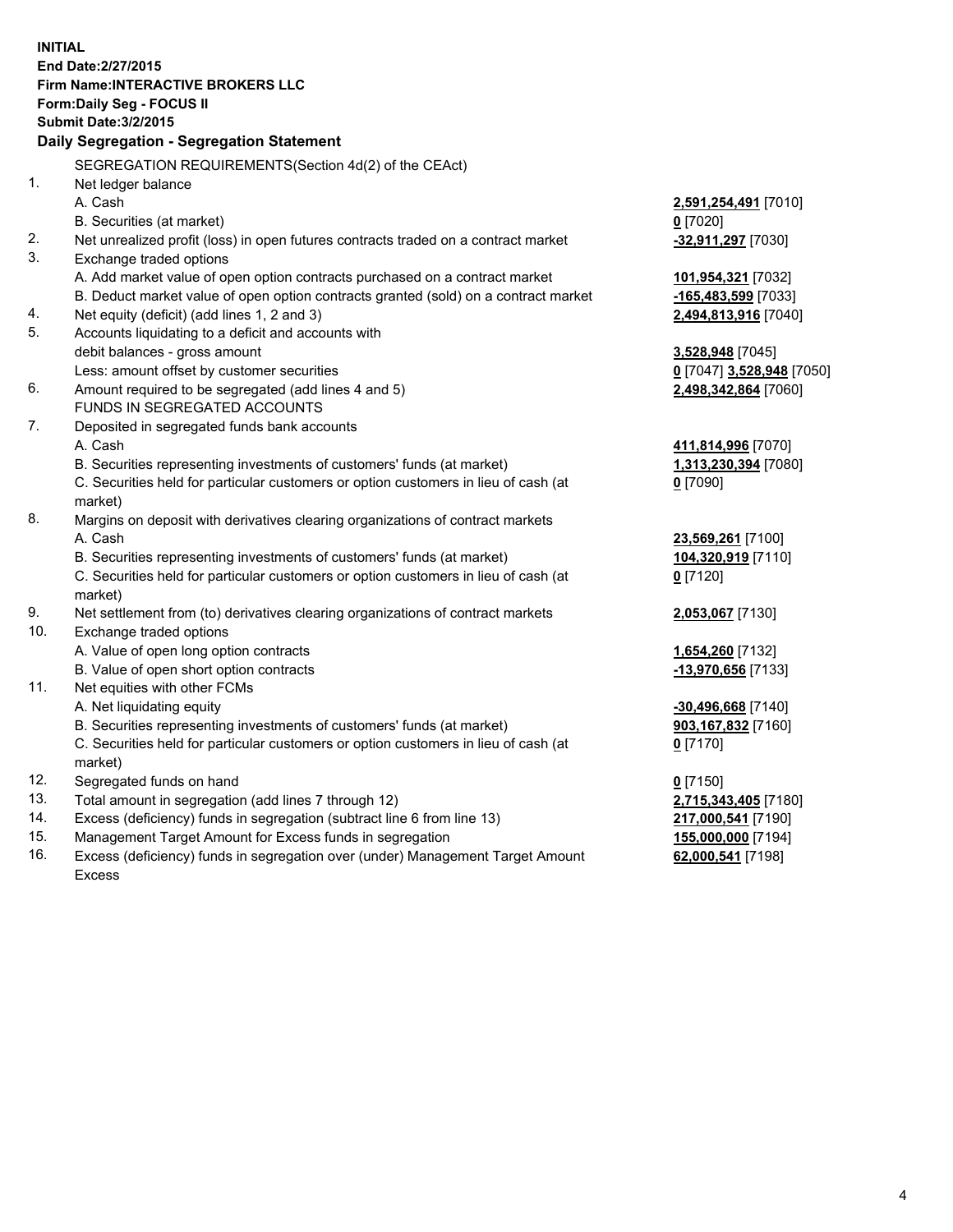## **INITIAL End Date:2/27/2015 Firm Name:INTERACTIVE BROKERS LLC Form:Daily Seg - FOCUS II Submit Date:3/2/2015 Daily Segregation - Supplemental**

| $\blacksquare$           | Total gross margin deficiencies - Segregated Funds Origin                              | 14,470 [9100] |
|--------------------------|----------------------------------------------------------------------------------------|---------------|
| $\blacksquare$           | Total gross margin deficiencies - Secured Funds Origin                                 | 6,838 [9101]  |
| $\blacksquare$           | Total gross margin deficiencies - Cleared Swaps Customer Collateral Funds Origin       | $0$ [9102]    |
| $\blacksquare$           | Total gross margin deficiencies - Noncustomer and Proprietary Accounts Origin          | $0$ [9103]    |
| $\blacksquare$           | Total number of accounts contributing to total gross margin deficiencies - Segregated  | 2 [9104]      |
|                          | Funds Origin                                                                           |               |
| $\overline{\phantom{a}}$ | Total number of accounts contributing to total gross margin deficiencies - Secured     | $3$ [9105]    |
|                          | Funds Origin                                                                           |               |
| -                        | Total number of accounts contributing to the total gross margin deficiencies - Cleared | $0$ [9106]    |
|                          | Swaps Customer Collateral Funds Origin                                                 |               |
| ۰                        | Total number of accounts contributing to the total gross margin deficiencies -         | $0$ [9107]    |
|                          | Noncustomer and Proprietary Accounts Origin                                            |               |
| $\overline{\phantom{a}}$ | Upload a copy of the firm's daily margin report the FCM uses to issue margin calls     |               |
|                          | which corresponds with the reporting date.                                             |               |

02.27.2015 Commodity Margin Deficiency Report.xls